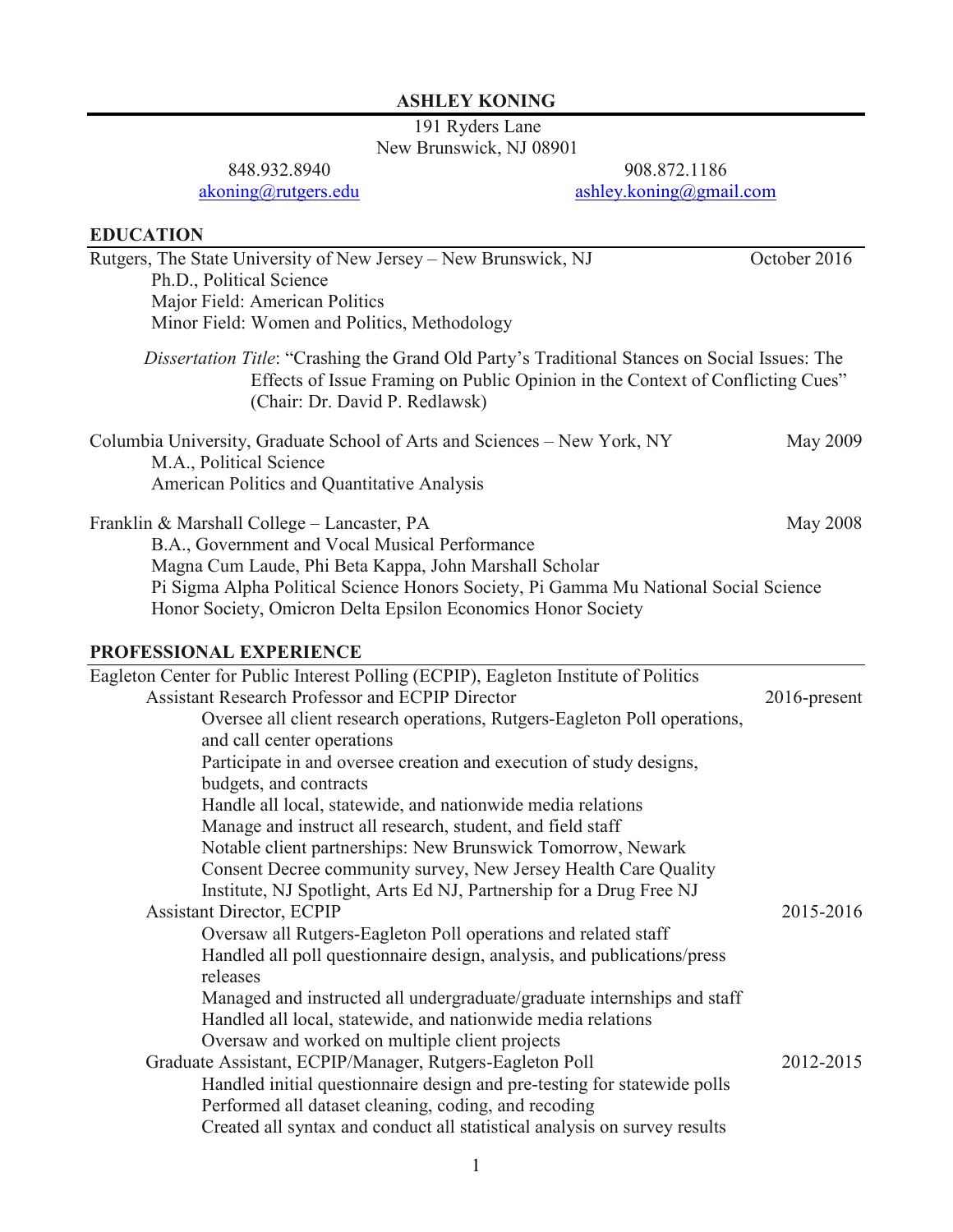| Composed all press releases and other reports/publications             |           |
|------------------------------------------------------------------------|-----------|
| Managed and instruct all undergraduate/graduate internships and staff  |           |
| <b>Research Assistant</b>                                              | 2011      |
| Aided with question creation, data coding, and analysis                |           |
| Performed background research and poll archiving tasks                 |           |
| Composed press releases, client reports, and academic presentations    |           |
| Guided undergraduate intern projects                                   |           |
| Siena College Research Institute                                       | 2010-2011 |
| Research Assistant                                                     |           |
| Analyzed survey data with focus on pre-election polling                |           |
| Assisted with question creation for polls                              |           |
| Performed extensive research in various areas of public opinion        |           |
| Composed in-depth pre-election reports on New York State races         |           |
| Assisted with academic publications and projects on attitude intensity |           |
| and response measurement                                               |           |
|                                                                        |           |

# **CHAPTERS IN EDITED VOLUME PUBLICATIONS**

Koning, Ashley. *Forthcoming*. "Survey Research." In *The Oxford Encyclopedia of Political Decision Making*. Edited by David P. Redlawsk. New York: Oxford University Press.

Koning, Ashley and David Redlawsk. 2016. "Polling Post-Superstorm Sandy: The Transformative Personal and Political Impact of the Superstorm in New Jersey." In *Taking Chances on the Coast After Hurricane Sandy*. Edited by Karen M. O'Neill and Daniel J. Van Abs. New Brunswick: Rutgers University Press.

Koning, Ashley and David Redlawsk. 2015. "Rally 'Round the Governor: The Response of Voters to Gubernatorial Leadership in Times of Crisis." In *Governors: Power, Constraint, and Leadership in the U.S. States*. Edited by David P. Redlawsk. Boston: Palgrave Macmillan.

Levy, Don and Ashley Koning. 2012. "Public Opinion Polling and New York Politics and Governance." In *The Oxford Handbook of New York State Government and Politics*. Edited by Gerald Benjamin. New York: Oxford University Press.

## **GRANTS, AWARDS, and FELLOWSHIPS**

| American Association for Public Opinion Research Burns "Bud" Roper Fellow Award   | 2016      |
|-----------------------------------------------------------------------------------|-----------|
| Association of Academic Survey Research Organizations John Tarnai Memorial        | 2016      |
| Scholarship                                                                       |           |
| American Association for Public Opinion Research Student Poster Award             | 2015      |
| Center for the Experimental Study of Politics and Psychology Research Grant       | 2014      |
| Southern Political Science Association Prestage-Cook Student Travel Award         | 2014      |
| Rutgers University Hybrid Course Conversion Grant for Summer Session 2013         | 2012-2013 |
| Midwest Political Science Association Women's Caucus Student Travel Award         | 2013      |
| American Association for Public Opinion Research Student Travel Award             | 2012      |
| Rutgers University Graduate School Special Study Opportunity Travel Support Award | 2011      |
| Rutgers University Excellence Fellowship (Department of Political Science)        | 2010-2012 |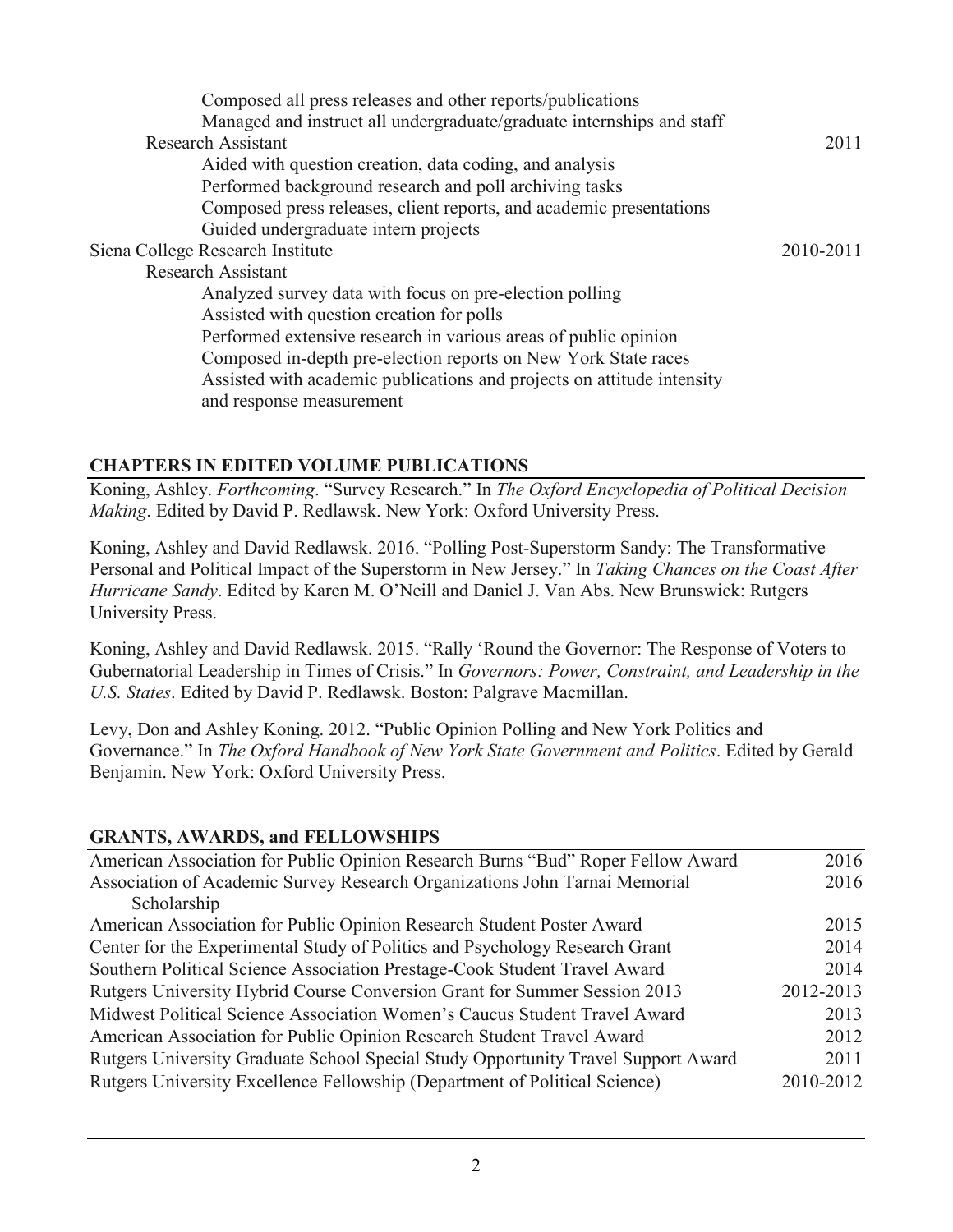## **CONFERENCE PAPERS AND PRESENTATIONS**

Koning, Ashley and Krista Jenkins. "The State of Statewide Polling: An Experiment Between RDD and Online Panels." Paper delivered at the 74<sup>th</sup> Annual Meeting of the American Association for Public Opinion Research, Toronto, ON, CA, May 16-19, 2019.

Koning, Ashley, William Young, and Debbie Borie-Holtz. "Hispanic Self-identification Versus Approximation and Its Consequences for Survey Representation in Mixed-Mode Surveys." Paper delivered at the 74<sup>th</sup> Annual Meeting of the American Association for Public Opinion Research, Toronto, ON, CA, May 16-19, 2019.

Koning, Ashley, Debbie Borie-Holtz, Kathleen Rogers, and GraceAnn MacMillan. "The Socially Desirable Voter? A Multi-Mode Exploration of Race and Gender of Interviewer Effects in the 2016 Presidential Election." Paper delivered at the 72<sup>nd</sup> Annual Meeting of the American Association for Public Opinion Research, New Orleans, LA, May 18-21, 2017.

Koning, Ashley, Debbie Borie-Holtz, Kathleen Rogers, and GraceAnn MacMillan. "The Shy Respondent? Are Respondents More Willing to be Polled Online (and Tell Us the Truth) About Candidate and Policy Preferences?" Paper delivered at the 72<sup>nd</sup> Annual Meeting of the American Association for Public Opinion Research, New Orleans, LA, May 18-21, 2017.

Koning, Ashley. "Old Values, New Positions: Republican Reframing of Same-Sex Marriage and its Effects on Within-Party Attitudes Pre and Post Obergefell v. Hodges." Paper delivered at the 71st Annual Meeting of the American Association for Public Opinion Research, Austin, TX, May 12-15, 2016.

Levy, Don, Meghann Crawford, Harry Wilson, Ashley Koning, and Dave Redlawsk. "Beyond Right Track/Wrong Direction: A New Multi-Indicator Measure of Political Sentiment." Paper delivered at the 71<sup>st</sup> Annual Meeting of the American Association for Public Opinion Research, Austin, TX, May 12-15, 2016.

Redlawsk, David and Ashley Koning. "The Booker Effect – The Sequel: A Comprehensive Investigation of Race of Interviewer Effects in New Jersey U.S. Senate Elections." Paper delivered at the 70th Annual Meeting of the American Association for Public Opinion Research, Hollywood, FL, May 14-17, 2015.

Koning, Ashley. "Framing the Conservative Case for Same-Sex Marriage: Atypical Republican Issue Advocacy and the Effects of 'Conflicting Cue' Value Frames on Same-Sex Marriage Attitudes Within the Republican Party." Poster delivered at the 70<sup>th</sup> Annual Meeting of the American Association for Public Opinion Research, Hollywood, FL, May 14-17, 2015.

Koning, Ashley. "Crashing the Grand Old Party's Traditional Stances on Social Issues: The Effect of Issue Framing on Public Opinion in the Context of Conflicting Value Cues." Paper delivered at the Annual Meeting of the Midwest Political Science Association, Chicago, IL, April 16-19, 2015.

Koning, Ashley. "Crashing the Grand Old Party's Traditional Stances on Social Issues: The Effect of Issue Framing on Public Opinion in the Context of Conflicting Value Cues." Paper delivered at the 69th Annual Meeting of the American Association for Public Opinion Research, Anaheim, CA, May 15-18, 2014.

Levy, Don, Meghann Crawford, David Redlawsk, Ashley Koning, and Harry Wilson. "A Collaborative Assessment of Voter Attitudes and Intensity in New Jersey, New York, and Virginia." Paper delivered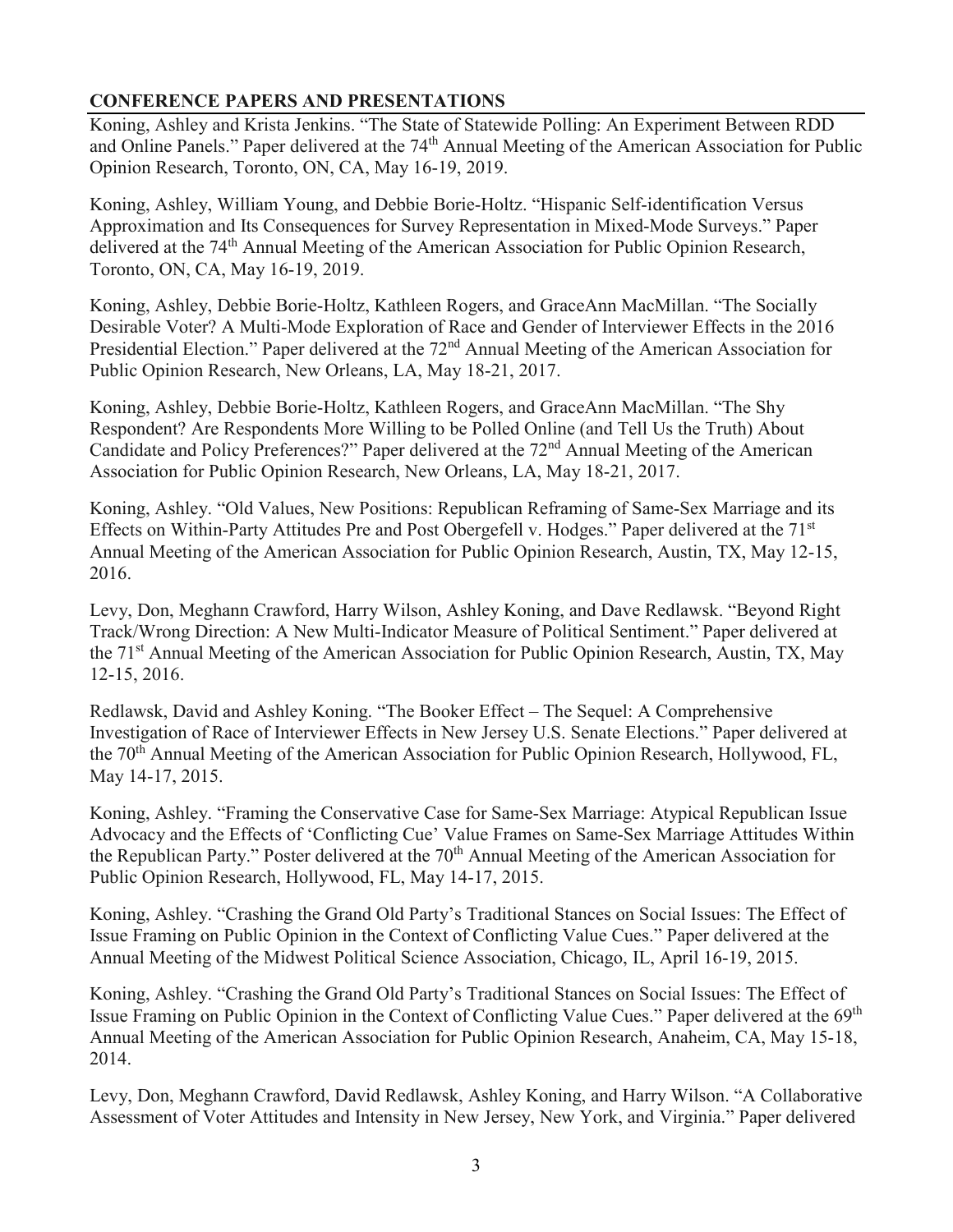at the 69th Annual Meeting of the American Association for Public Opinion Research, Anaheim, CA, May 15-18, 2014.

Redlawsk, David and Ashley Koning. "The Booker Effect: The Role of Interviewer Race and Ethnicity in Polling the 2013 New Jersey Special U.S. Senate Election." Paper delivered at the 69<sup>th</sup> Annual Meeting of the American Association for Public Opinion Research, Anaheim, CA, May 15-18, 2014.

Koning, Ashley and David Redlawsk. "From Bully to the Boss: Governor Chris Christie's Post-Sandy Stardom and the 2013 New Jersey Gubernatorial Election." Poster delivered at the 69<sup>th</sup> Annual Meeting of the American Association for Public Opinion Research, Anaheim, CA, May 15-18, 2014.

Koning, Ashley and David Redlawsk. "Rally 'Round the Governor: Understanding the Political Aftermath of Hurricane Sandy in New Jersey." Paper delivered at the 85<sup>th</sup> Annual Southern Political Science Association Conference, New Orleans, LA, January 9-11, 2014.

Koning, Ashley. "Framing the War on Women: A Survey Experiment on the Effects of Partisan Framing on Issue Perception, Responsibility, and Vote Choice." Paper delivered at the 2013 Annual Meeting of the Northeastern Political Science Association, Philadelphia, PA, November 14-16, 2013.

Koning, Ashley and David Redlawsk. "Rally 'Round the Governor: Understanding the Political Aftermath of Hurricane Sandy in New Jersey." Paper delivered at the 13<sup>th</sup> Annual State Politics and Policy Conference, Iowa City, IA, May 23-25, 2013.

Koning, Ashley and David Redlawsk. "Polling Post-Superstorm Sandy: Understanding the Social and Political Aftermath of the Hurricane in New Jersey." Poster delivered at the 68<sup>th</sup> Annual Meeting of the American Association for Public Opinion Research, Boston, MA, May 16-19, 2013.

Koning, Ashley and David Redlawsk. "Framing the War on Women: A Survey Experiment on the Effects of Partisan Framing on Issue Perception and Vote Choice." Paper delivered at the 2013 Annual Meeting of the American Association for Public Opinion Research, Boston, MA, May 16-19, 2013.

Koning, Ashley and David Redlawsk. "Framing a Conservative Case for Same-Sex Marriage: An Exploration of Conservative Advocacy Framing and Republican Elite Rhetoric Through Survey Experiments." Paper delivered at the 2013 Annual Meeting of the Midwest Political Science Association, Chicago, IL, April 11-14, 2013.

Koning, Ashley and David Redlawsk. "Coming Out in Support for Same-Sex Marriage: A Multi-Method Approach to Exploring Implicit and Explicit Attitudes on Same-Sex Marriage through Survey Experiments." Paper delivered at the  $67<sup>th</sup>$  Annual Meeting of the American Association for Public Opinion Research, Orlando, FL, May 17-20, 2012.

Levy, Don and Ashley Koning. "Public Opinion Polling and New York Politics and Governance." Paper delivered at the 2011 Annual Meeting of the NPSA, Philadelphia, PA, November 17-19, 2011.

## **TEACHING AND ACADEMIC EXPERIENCE**

Rutgers, The State University of New Jersey Department of Political Science Introduction to Political Science Methods Public Opinion (Course Instructor)

2018 - present Summer 2013 Fall 2017